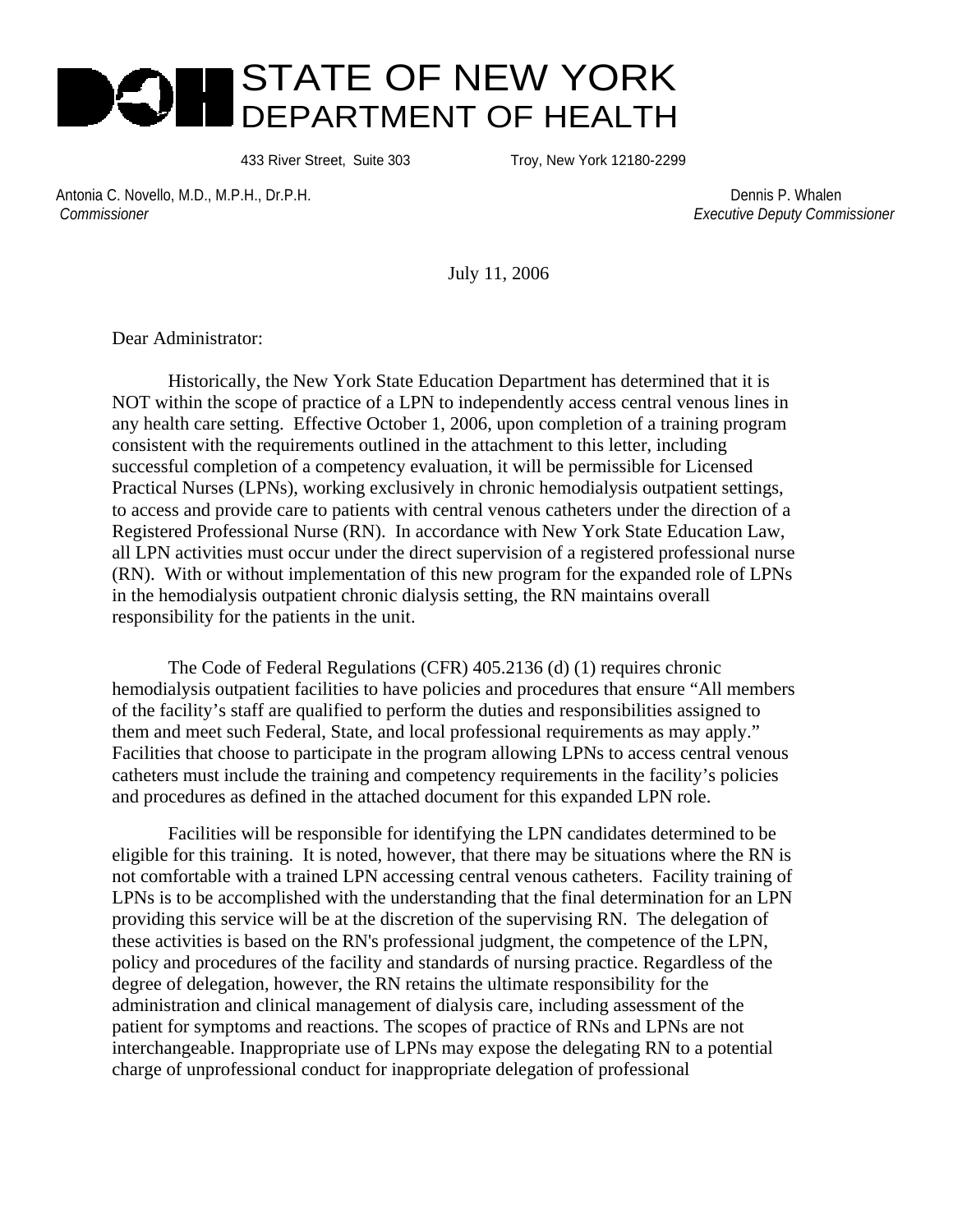responsibilities and the LPN to a charge of acting outside the scope of nursing as a Licensed Practical Nurse.

The New York State Department of Health and the New York State Education Department, working cooperatively with representatives from the New York ESRD Network, providers of chronic hemodialysis outpatient services, and professional clinical staff associations, have developed the attached training program requirements. This program will allow LPNs, who have completed the formal education programs as described within the attached document to care for patients with central venous catheters ONLY in the chronic hemodialysis outpatient setting. The LPN must be under the direct supervision of the RN. This program does not apply to any other health care setting.

 CFR 405.2136 (d) (6) requires that facility personnel in the chronic hemodialysis outpatient center participate in educational programs on a regular basis, including initial orientation and continuing inservice training. If the facility plans to allow LPNs to access central venous catheters as part of the provision of services, the LPN must first complete a training program, consistent with the program requirements specified in the attached document, with successful completion of a written examination and competency demonstration. The training for LPN central venous catheter access may be part, or may be independent, of the facility's initial training program. If part of the facility initial training, the written examination for the central venous catheter training for LPNs may be incorporated into the initial training comprehensive examination. It is required that LPNs receive annual updates for central venous catheter training, with successful completion of a skill based practical competency evaluation.

 These LPN functions are allowed in the chronic hemodialysis outpatient setting, with successful completion of the advanced training and under the direct supervision of an RN. Registered professional nurses at the facility are to be familiar with the LPN training program to ensure they clearly understand the tasks that may be delegated to the LPN(s) under their supervision. The LPN competency evaluation requirement in this training program is not to be used as the RN competency exam for central venous catheters, since it is not inclusive of professional registered nursing processes related to this function. A separate and distinct RN demonstrated competency for central venous catheters is required. The RN is responsible for evaluating each central venous catheter patient within thirty (30) minutes (not to exceed 45 minutes) of initiation of the dialysis procedure.

 The facility's responsibilities for authorizing LPNs to initiate dialysis procedures on patients with central venous catheters include:

- Develop and regularly update policies and procedures for LPN access of central venous catheters;
- Ensure LPNs have received the appropriate training for accessing central venous catheters, receive supervised clinical experience, demonstrate competency, and provide the service under appropriate supervision;
- Ensure LPNs complete an annual update training for accessing central venous line catheters, with demonstrated competency;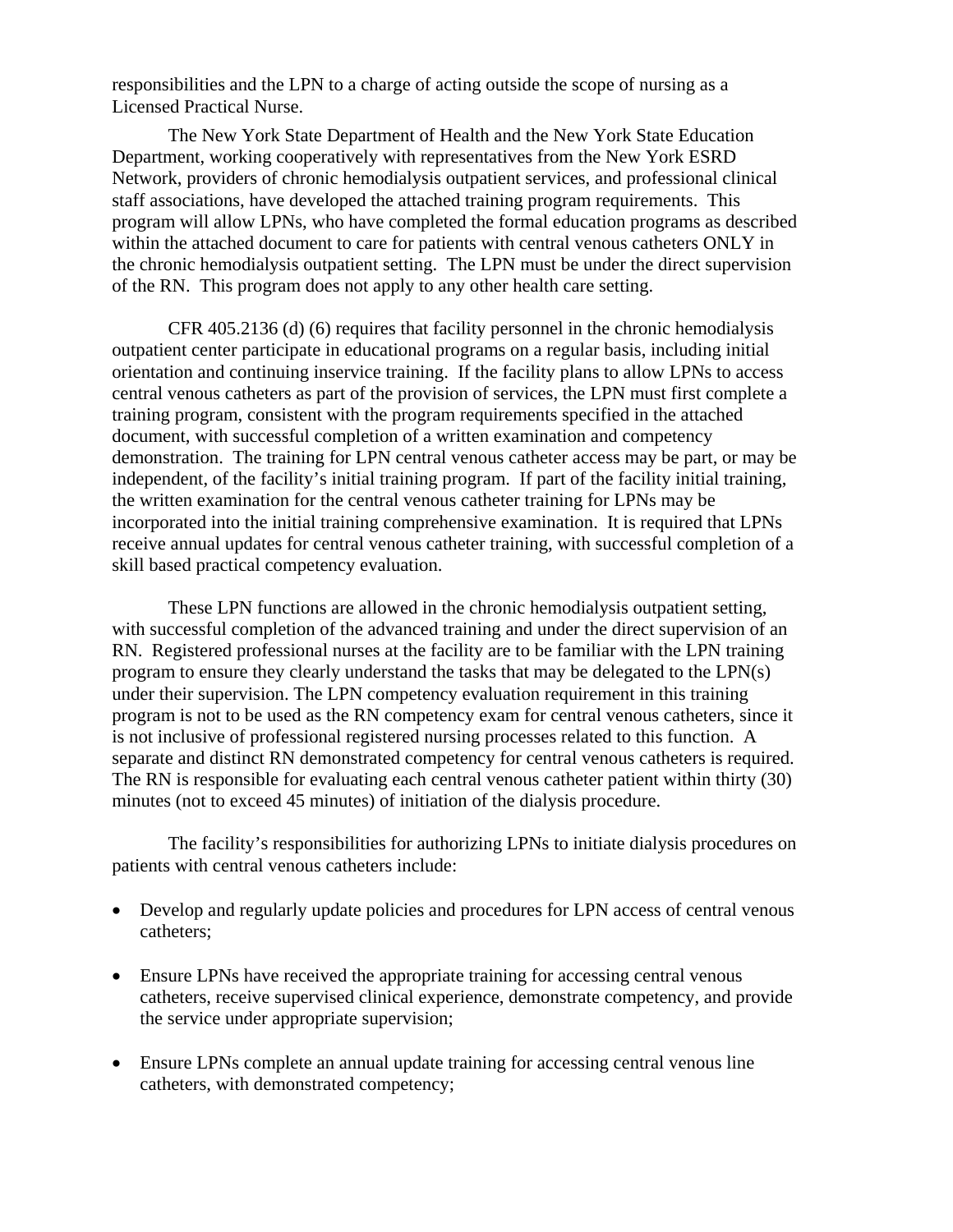- Maintain onsite documentation reflecting the mandated LPN training for care of the central venous catheter dialysis patients.
- LPNs with experience in accessing central venous catheters based on employment at another facility MUST take and successfully complete the training program and competency evaluation at the current facility, in order to continue accessing central venous catheters in the provision of care to chronic hemodialysis outpatient patients.

 Facility compliance with the training and competency program requirements and implementation of the LPN expanded role in the chronic hemodialysis outpatient setting will be monitored through routine New York State Department of Health surveillance activities.

The implementation of this training program is mandatory for LPNs accessing central venous catheters for the provision of dialysis services in the chronic hemodialysis outpatient setting. If you have any questions, please contact Ms. Rosemarie Miller at (716) 847-4357 or at rxm04@health.state.ny.us.

Sincerely,

 Martin J. Conroy Director Division of Primary and Acute Care Services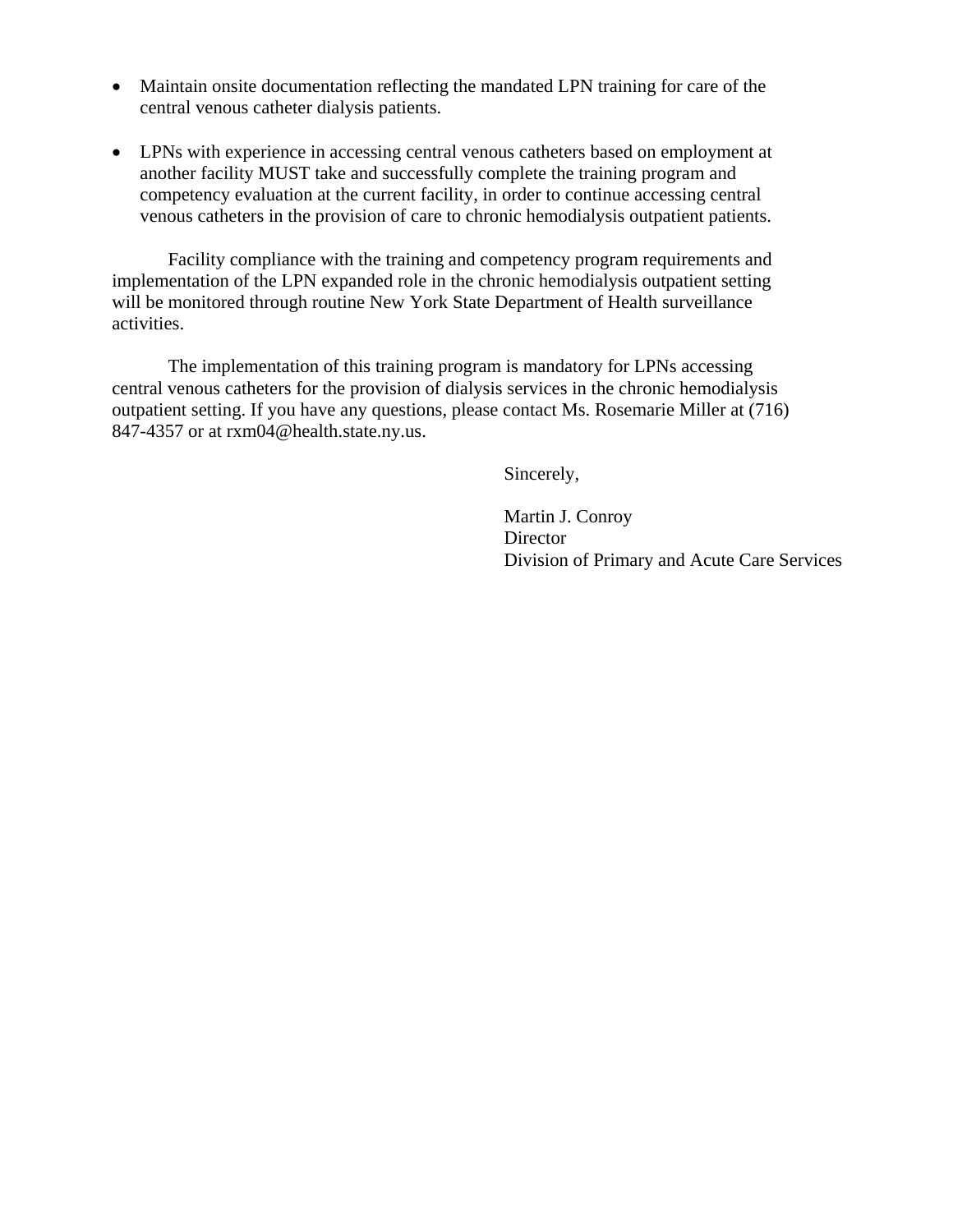## **NEW YORK STATE DEPARTMENT OF HEALTH DIVISION OF ACUTE AND PRIMARY CARE SERVICES**

## TASK FORCE ON PROVISION OF SERVICES FOR

#### CHRONIC OUTPATIENT END STAGE RENAL DISEASE (ESRD) FACILITIES

#### **Introduction**

Historically, the New York State Education Department has determined that it is NOT within the scope of practice of a LPN to independently access central venous lines in any health care setting. Effective October 1, 2006, upon completion of a training program consistent with the requirements outlined in the attached document, including successful completion of a competency evaluation, it will be permissible for Licensed Practical Nurses (LPNs), working exclusively in chronic hemodialysis outpatient settings, to access and provide care to patients with central venous catheters under the direction of a Registered Professional Nurse (RN). In accordance with New York State Education Law, all LPN activities must occur under the direct supervision of a registered professional nurse (RN). With or without implementation of this new program for the expanded role of LPNs in the hemodialysis outpatient chronic dialysis setting, the RN maintains overall responsibility for the patients in the unit.

 The Code of Federal Regulations (CFR) 405.2136 (d) (1) requires chronic hemodialysis outpatient facilities to have policies and procedures that ensure "All members of the facility's staff are qualified to perform the duties and responsibilities assigned to them and meet such Federal, State, and local professional requirements as may apply." Facilities that choose to participate in the program allowing LPNs to access central venous catheters must include the training and competency requirements as defined in the attached document for this expanded LPN role in the facility's policies and procedures.

Facilities will be responsible for identifying the LPN candidates determined to be eligible for this training. It is noted, however, that there may be situations where the RN is not comfortable with a trained LPN accessing central venous catheters. Facility training of LPNs is to be accomplished with the understanding that the final determination for an LPN providing this service will be at the discretion of the supervising RN. The delegation of these activities is based on the RN's professional judgment, the competence of the LPN, policy and procedures of the facility and standards of nursing practice. Regardless of the degree of delegation, however, the RN retains the ultimate responsibility for the administration and clinical management of dialysis care, including assessment of the patient for symptoms and reactions. The scopes of practice of RNs and LPNs are not interchangeable. Inappropriate use of LPNs may expose the delegating RN to a potential charge of unprofessional conduct for inappropriate delegation of professional responsibilities and the LPN to a charge of acting outside the scope of nursing as a Licensed Practical Nurse.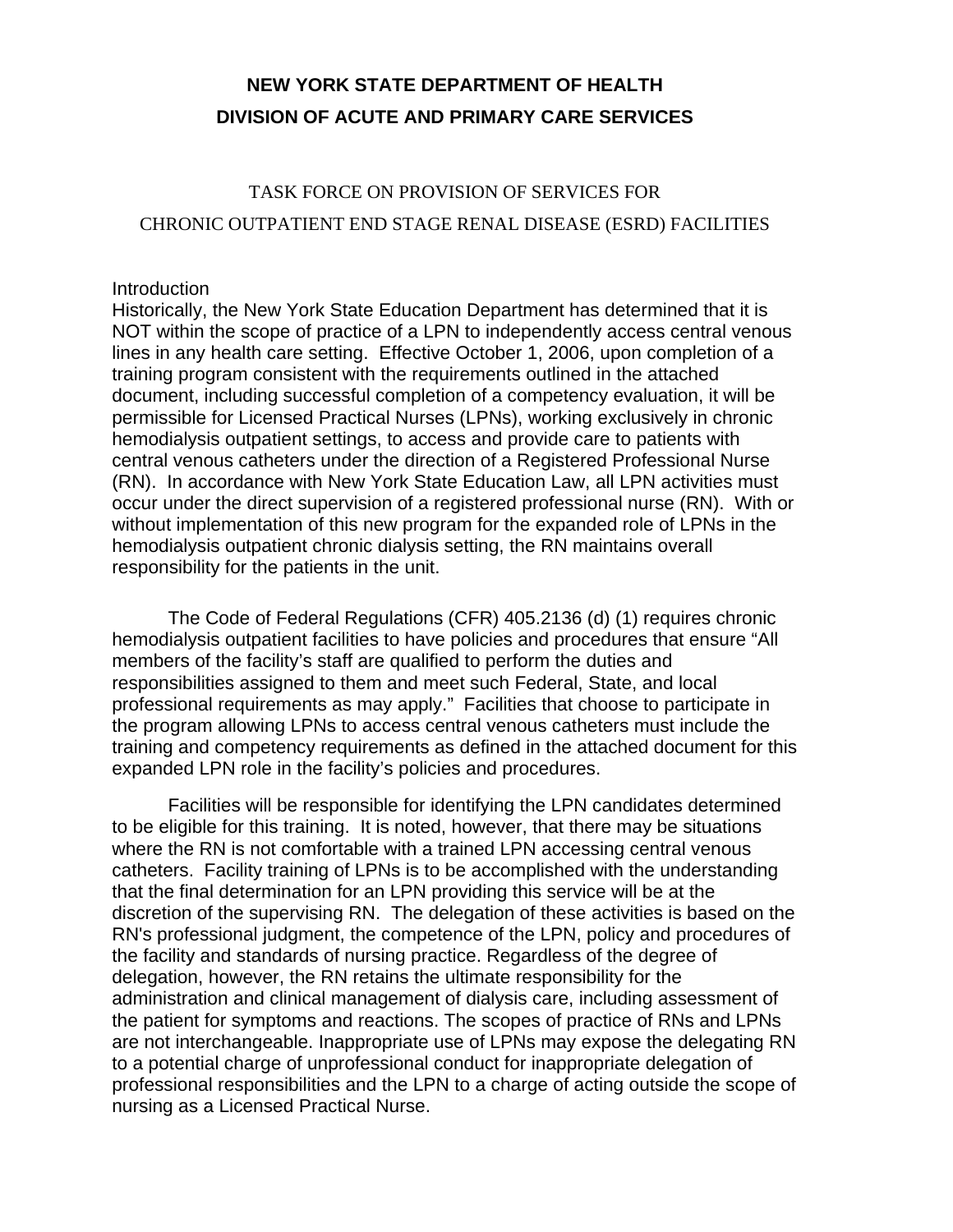The New York State Department of Health and the New York State Education Department, working cooperatively with representatives from the New York ESRD Network, providers of chronic hemodialysis outpatient services, and professional clinical staff associations, have developed the attached training program requirements. This program will allow LPNs, who have completed the formal education programs as described within the attached document to care for patients with central venous catheters ONLY in the chronic hemodialysis outpatient setting. The LPN must be under the direct supervision of the RN. This program does not apply to any other health care setting.

CFR 405.2136 (d) (6) requires that facility personnel in the chronic hemodialysis outpatient center participate in educational programs on a regular basis, including initial orientation and continuing in-service training. If the facility plans to allow LPNs to access central venous catheters as part of the provision of services, the LPN must first complete a training program, consistent with the program requirements specified in the attached document, with successful completion of a written examination and competency demonstration. The training for LPN central venous catheter access may be part, or may be independent, of the facility's initial training program. If part of the facility initial training, the written examination for the central venous catheter training for LPNs may be incorporated into the initial training comprehensive examination. It is required that LPNs receive annual updates for central venous catheter training, with successful completion of a skill based practical competency evaluation.

 These LPN functions are allowed in the chronic hemodialysis outpatient setting, with successful completion of the advanced training and under the direct supervision of an RN. Registered professional nurses at the facility are to be familiar with the LPN training program to ensure they clearly understand the tasks that may be delegated to the LPN(s) under their supervision. The LPN competency evaluation requirement in this training program is not to be used as the RN competency exam for central venous catheters, since it is not inclusive of professional registered nursing processes related to this function. A separate and distinct RN demonstrated competency for central venous catheters is required. The RN is responsible for evaluating each central venous catheter patient within thirty (30) minutes (not to exceed 45 minutes) of initiation of the dialysis procedure.

 The facility's responsibilities for authorizing LPNs to initiate dialysis procedures on patients with central venous catheters include:

- Develop and regularly update policies and procedures for LPN access of central venous catheters;
- Ensure LPNs have received the appropriate training for accessing central venous catheters, receive supervised clinical experience, demonstrate competency, and provide the service under appropriate supervision;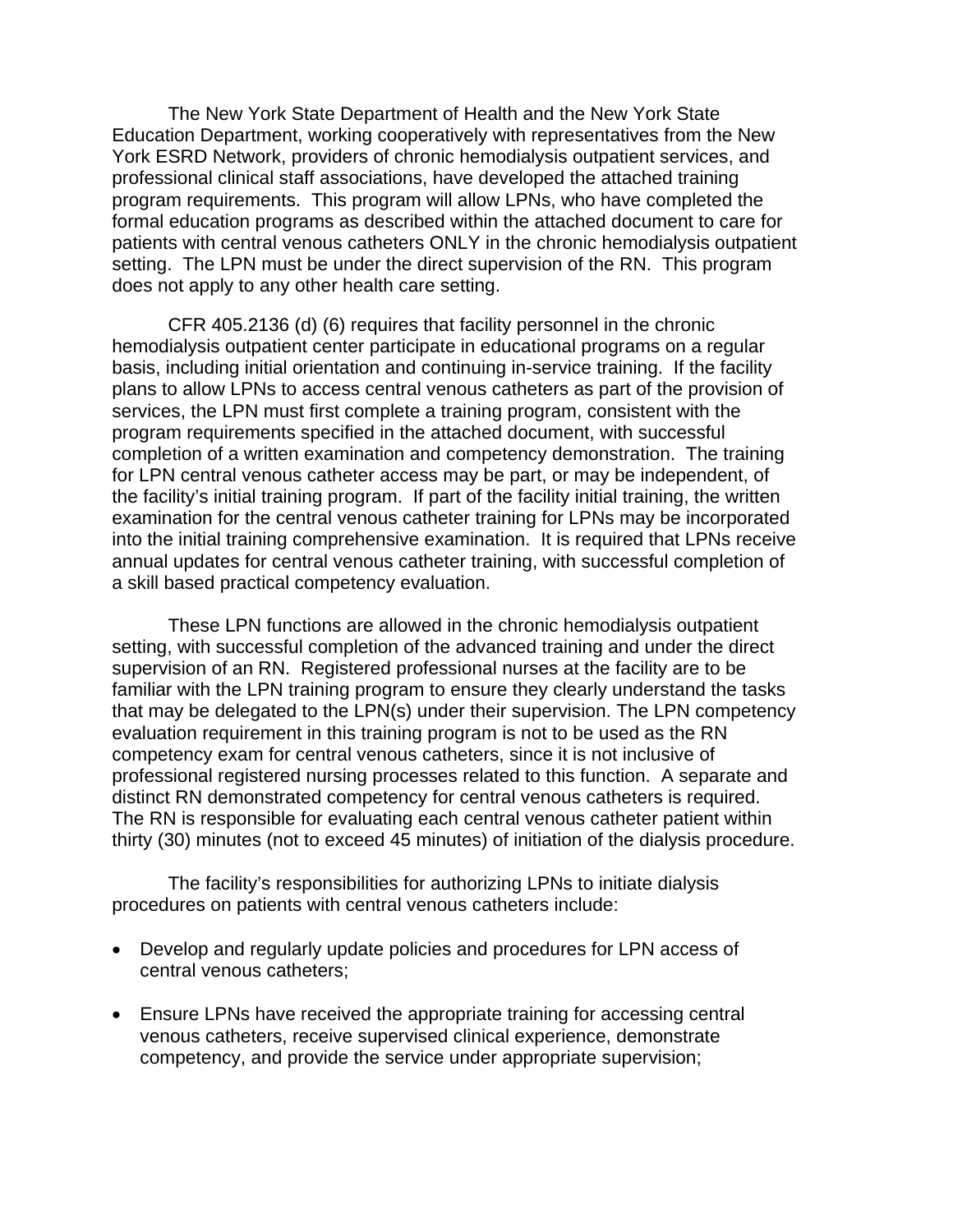- Ensure LPNs complete an annual update training for accessing central venous line catheters, with demonstrated competency;
- Maintain onsite documentation reflecting the mandated LPN training for care of the central venous catheter dialysis patients.
- LPNs with experience in accessing central venous catheters based on employment at another facility MUST take and successfully complete the training program and competency evaluation at the current facility, in order to continue accessing central venous catheters in the provision of care to chronic hemodialysis outpatient patients.

 Facility compliance with the training and competency program requirements and implementation of the LPN expanded role in the chronic hemodialysis outpatient setting will be monitored through routine New York State Department of Health surveillance activities.

#### Task Force Members

Barbara Zittel, RN, Ph.D. New York State Education Lydia Belardo, RN, MS<br>
New York State Nurses Association Deborah Elliott, RN, MBA New York State Nurses Association Carol Logan, RN, MS, BSN, CNN ESRD Network of New York Joan Arslanian, RN, MSN, CNN, FNP ESRD Network of New York Patricia Hansen, RN, BSN, MS ESRD Network of New York Donna McCarthy, RN, MHA Fresenius Medical Care NA Marybeth Sommer, RN, CNN DaVita Noreasters Division Jemma Marie Hanson, RN, BSN Public Employees Federation Patricia Greenberg, RN, MA Nurse Alliance of 1199 SEIU

 New York State Department of Health Staff Lisa McMurdo, RN, MPH Rosemarie Miller, RN Vickie Ventresca, MPA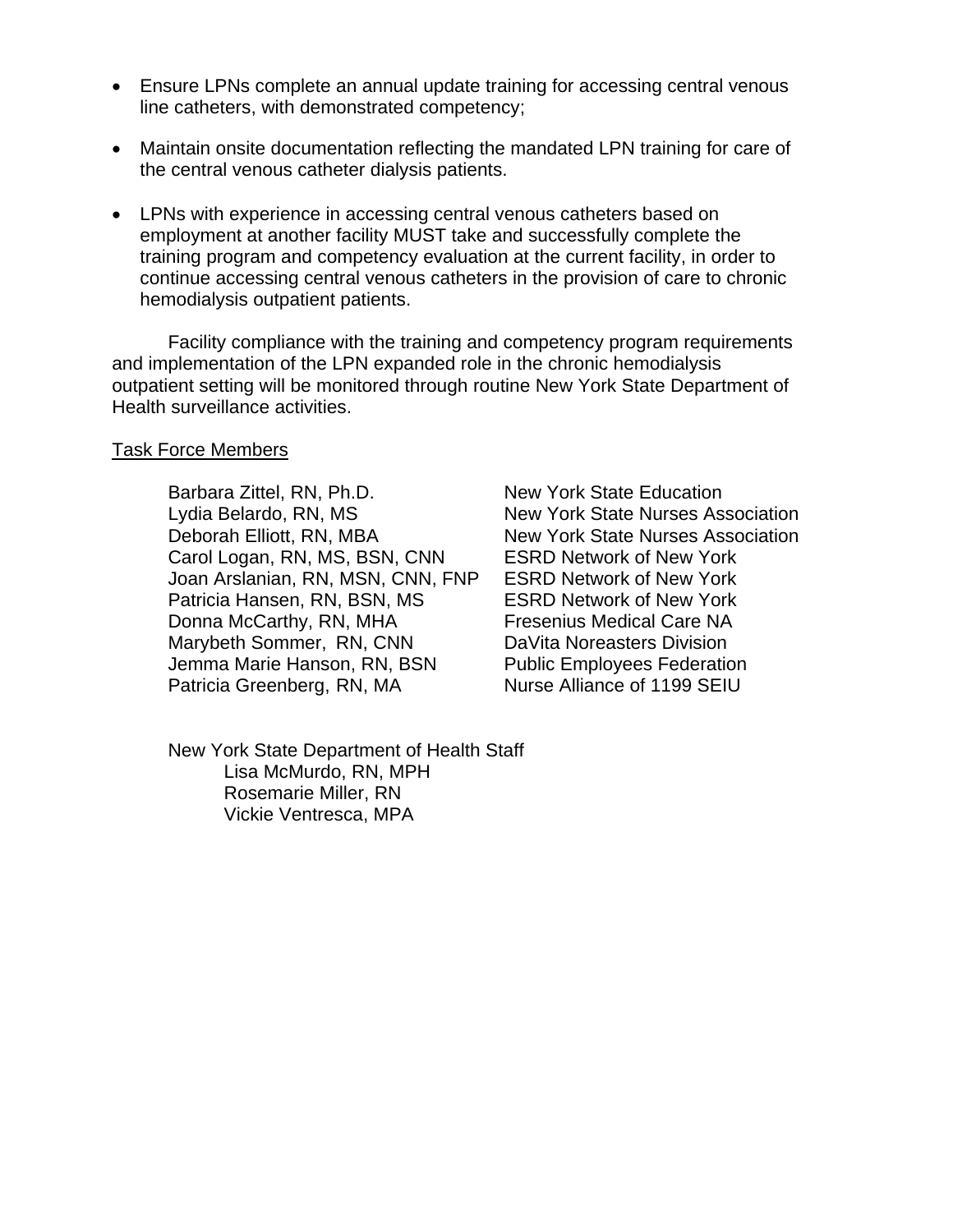#### **LPN Responsibilities for Central Venous Catheter Upon Completion of the Training Curriculum**

## **In a Chronic Outpatient Hemodialysis Unit**

| An LPN MAY:                                                                                                                                                                         | <b>An LPN MAY NOT:</b>                                                                                             |
|-------------------------------------------------------------------------------------------------------------------------------------------------------------------------------------|--------------------------------------------------------------------------------------------------------------------|
| -Administer bolus of medications by IV<br>push in a chronic out patient hemodialysis<br>treatment center consistent with the<br>procedures defined in Section 400.15 of<br>10NYCRR. | - Function independently of RN direction                                                                           |
| -Gather measurements, signs and<br>symptoms that can be used by the RN in<br>making decisions<br>about the nursing care of specific patients                                        | -Interpret patient clinical data or act<br>independently on such data.<br>-Triage<br>-Establish nursing care plans |
| -Provide nursing treatments                                                                                                                                                         | -Assess                                                                                                            |
|                                                                                                                                                                                     | -Create, initiate, or alter nursing goals                                                                          |
| -Identify and set up supplies necessary for<br>accessing a CVC.                                                                                                                     |                                                                                                                    |
| -Initiate treatment with a CVC                                                                                                                                                      | -Access a newly placed catheter<br>-Assess catheter mechanical<br>obstructions                                     |
| -Draw blood from a CVC                                                                                                                                                              |                                                                                                                    |
| -Clean and redress a CVC                                                                                                                                                            | - Replace catheter extensions                                                                                      |
| -Monitor and adjust flow rates of central<br>venous catheter access device/line.                                                                                                    | -Correct flow difficulties related to<br>catheter tip position, thrombolytic event,<br>and/or mechanical occlusion |
| -Intervene if there is a catheter/blood line<br>disconnection                                                                                                                       | May not reconnect lines independent of<br><b>RN</b> direction                                                      |
| -Discontinue dialysis treatment with a<br>CVC.                                                                                                                                      | -Evaluate the need for use of<br>thrombolytic agents.                                                              |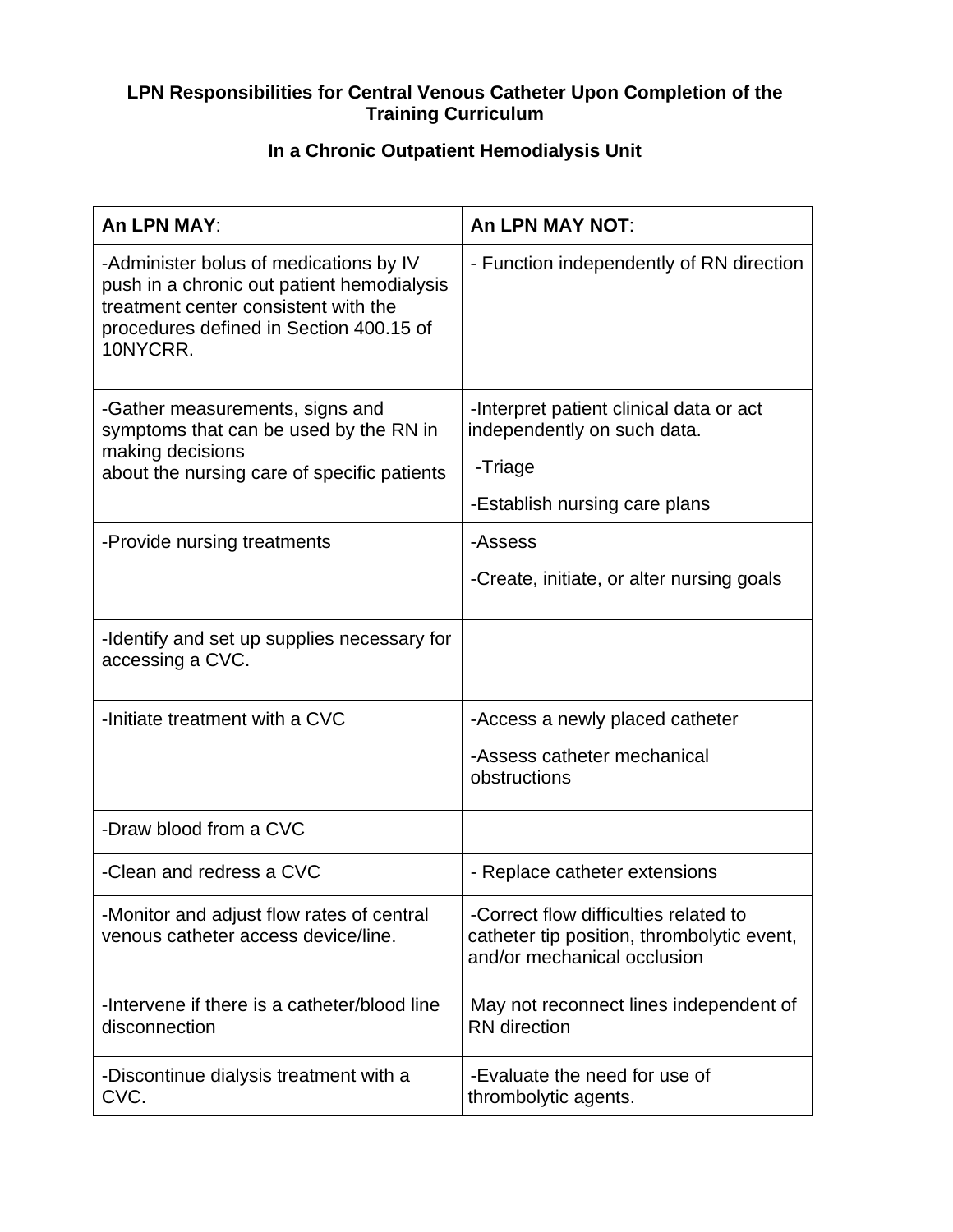### **Facility Responsibilities**

The facility has the responsibility to make sure that the:

- LPN has satisfactorily completed an initial training program with supervised clinical experiences and documented competence.
- LPN is appropriately supervised by an RN.
- LPN completes an annual dialysis care competency and evaluation update.
- Policies and procedures related to central venous catheters (CVC) include but are not limited to:
	- o Initiation of the dialysis treatment using a CVC
	- o Termination of the dialysis treatment using a CVC
	- o Exit site care
	- o Complications associated with CVC
- Maintain on site documentation of LPN training to include comprehensive exam and completion of competency checklist.

### **Objectives of the Training Program**

At the completion of this program, the licensed practical nurse in the **chronic outpatient hemodialysis unit** will be able to:

- Define and state the purpose of a central venous catheter.
- Describe the uses and major types of central venous catheters used for hemodialysis.
- Identify the sites most frequently used for catheter placement.
- Discuss basic understanding of vascular anatomy as it pertains to central venous catheters.
- Discuss the signs and symptoms and complications related to central venous catheters.
- Describe the individual responsibilities of the Licensed Practical Nurse in relation to central venous catheters.
- Demonstrate competency in the skills check list as presented in the attachment.

### **Training program must include as a minimum:**

- Review of facilities policies and procedures related to central venous catheters to include but not limited to:
	- o Pre observation and initiation of the dialysis treatment using a CVC
		- *The RN will assess the patient with a CVC within 30 minutes of initiation to dialysis. (not to exceed 45 minutes)*
		- *If the LPN identifies any unusual observations, the RN will be notified and treatment will NOT be initiated until an assessment by the RN is performed.*
	- o Termination of the dialysis treatment using a CVC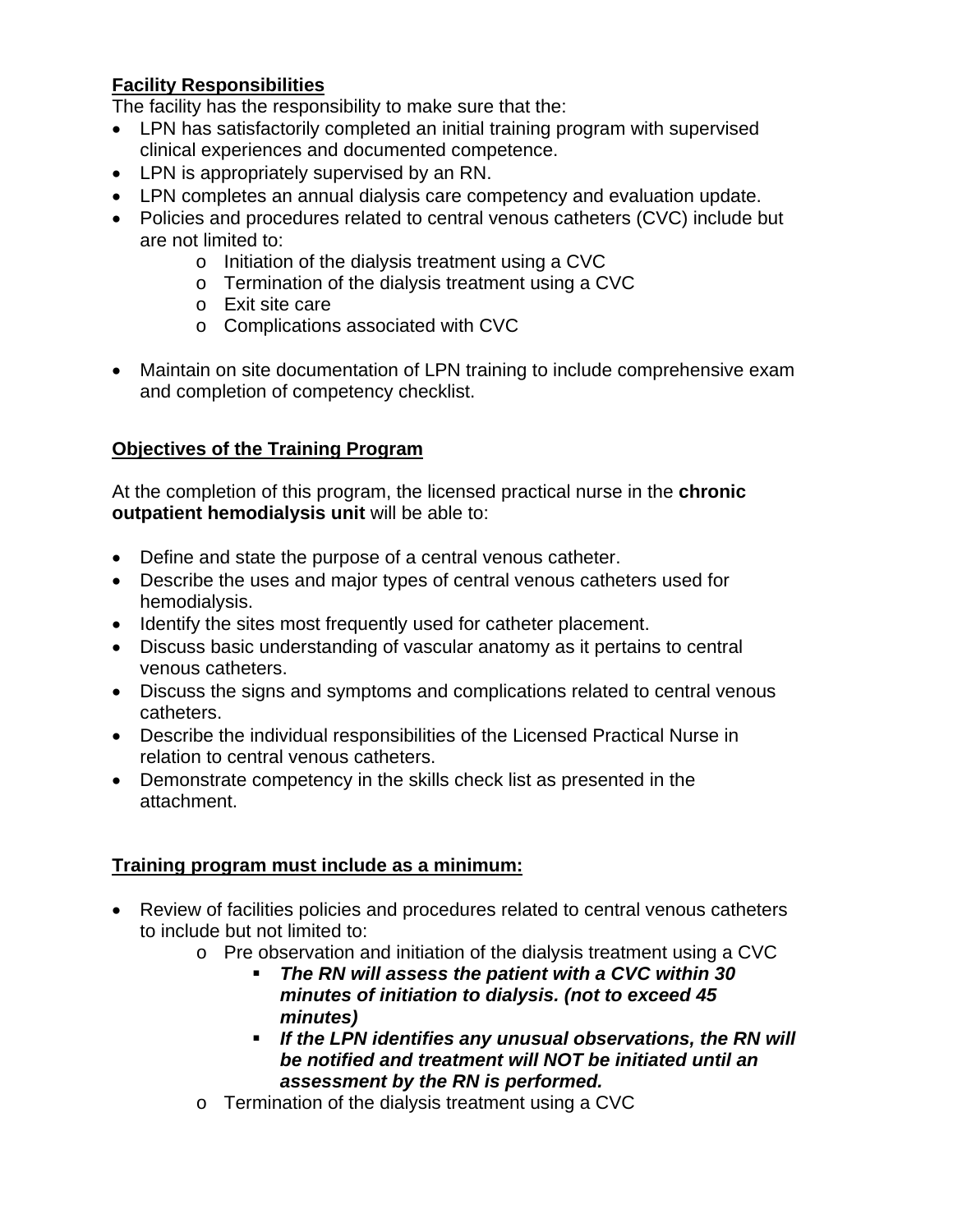- o Exit site care
- o Complications associated with CVC
- Documented knowledge of:
	- o Anatomy and physiology related to the CVC
		- **Common catheter insertion sites**
		- Types of CVC
		- o Signs and symptoms of complications and adverse reactions related to CVC
			- **Infections**
			- **Clotting**
			- Patency related to blood flow
- Document demonstrated competency
	- o Infection control practices related to CVC
	- o Function, use and maintenance of CVC
		- Observation
		- Initiation of the dialysis treatment using the CVC
		- **Monitoring the patient with the CVC**
		- **Termination of the dialysis treatment using the CVC**

### **Responsibilities of the Licensed Practical Nurse under the Supervision of the Registered Professional Nurse ONLY in the Outpatient Hemodialysis Setting, will include:**

- Reporting of any unusual observations to the Registered Nurse
- Withholding initiation of treatment until assessment is completed by the RN if unusual observations are noted pre dialysis
- Successfully completing a facility specific hemodialysis training program which includes:
	- o CVC training program
	- o A comprehensive competency checklist with return demonstration of skills
	- o A facility specific comprehensive final exam

### **Responsibilites of the Registered Nurse**

- Assessment of the patient will be completed within 30 minutes of initiation of dialysis (not to exceed 45 minutes) and must documented.
- Assessment and treatment of all complications.
- Presence in the unit at all times.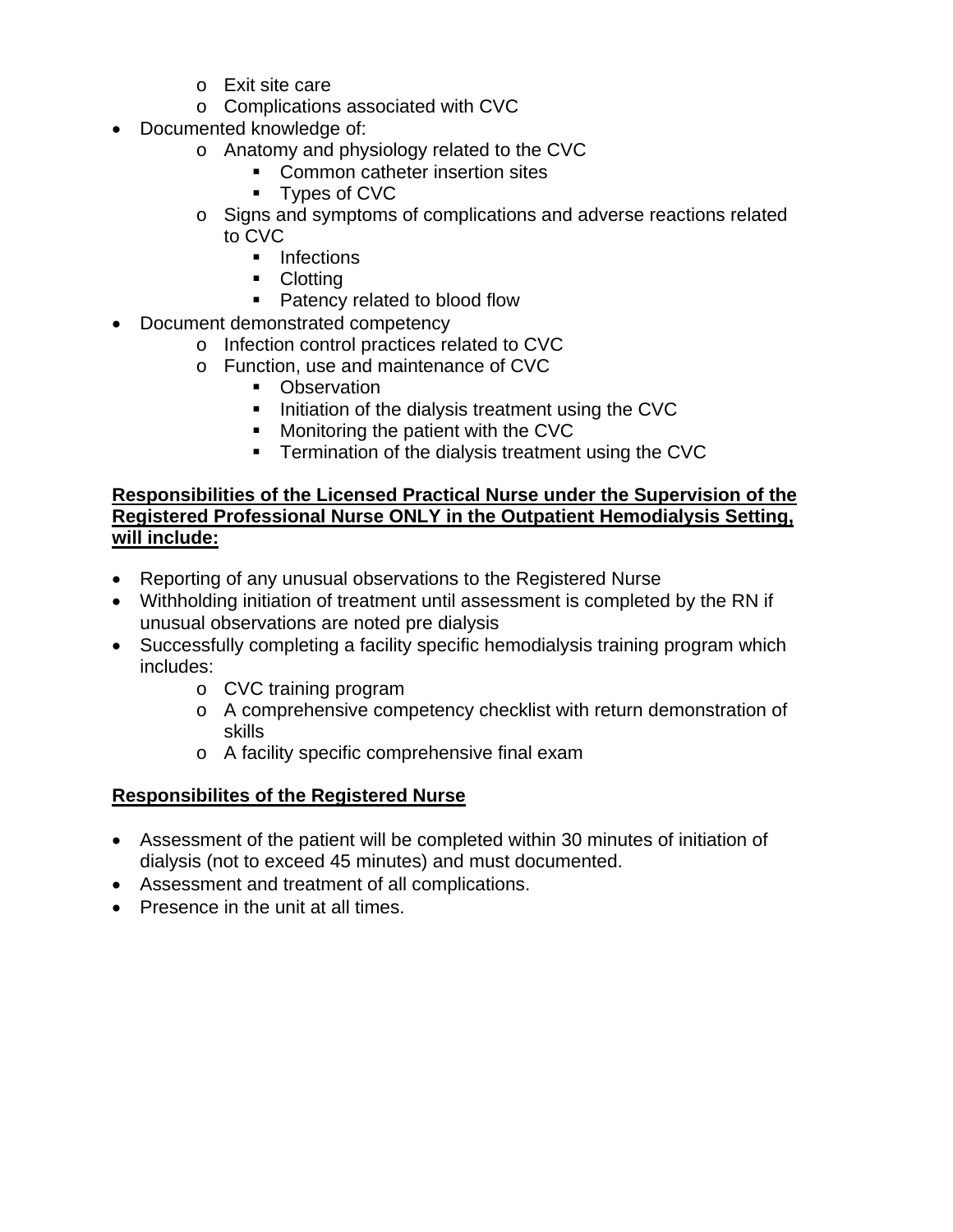# PERFORMANCE BASED

# **COMPETENCY CHECKLIST**

Central Venous Catheter

Note: The competency checklist is required to be completed for **LPN** staff during initial training and annually thereafter. Competency checks can also be conducted at any time at the discretion of the Nurse Manager. The competency checklist must be included as part of the employee's record to document training and performance.

| <b>NAME:</b>     |  |
|------------------|--|
| <b>POSITION:</b> |  |
| <b>DATE:</b>     |  |
| UNIT:            |  |

## **INSTRUCTOR/EVALUATOR'S NAME AND TITLE:**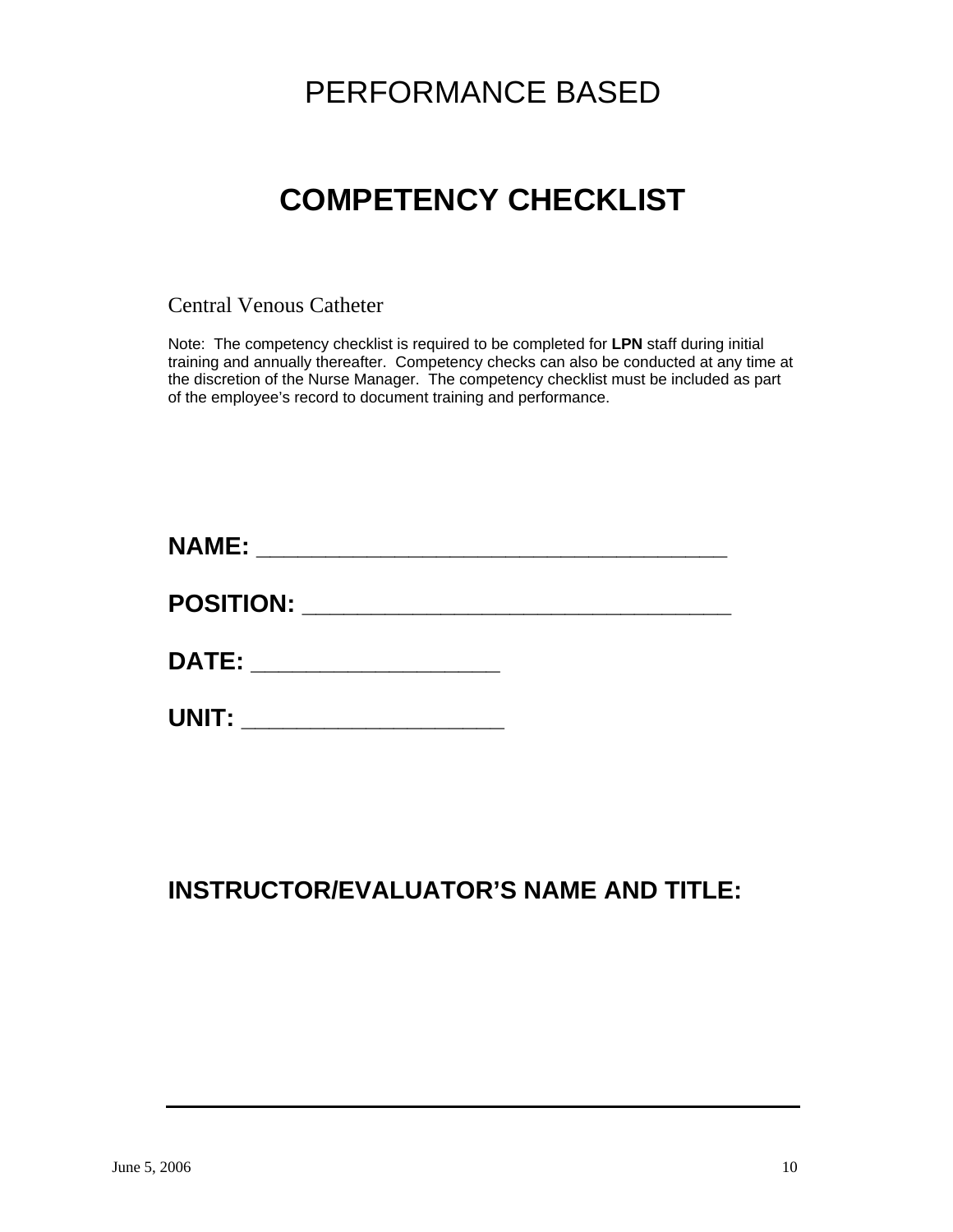| Central Venous Catheter -<br><b>Initiation of Treatment</b>             | Date<br>Taught | Return<br>Demonstration | Needs<br>Practice | Satisfactory<br>Performance | Eval.<br>Initials | <b>Staff</b><br>Initials |
|-------------------------------------------------------------------------|----------------|-------------------------|-------------------|-----------------------------|-------------------|--------------------------|
| <b>Gathers and organizes supplies</b>                                   |                | Date(s)                 |                   | Date                        |                   |                          |
| appropriate for accessing the CVC                                       |                |                         |                   |                             |                   |                          |
| Demonstrates appropriate use of                                         |                |                         |                   |                             |                   |                          |
| personal protective equipment (PPE)                                     |                |                         |                   |                             |                   |                          |
| Prepares heparin and saline flushes                                     |                |                         |                   |                             |                   |                          |
| aseptically<br><b>Ensures that all persons in</b>                       |                |                         |                   |                             |                   |                          |
| attendance, including the patient, are                                  |                |                         |                   |                             |                   |                          |
| wearing a mask and the patient's                                        |                |                         |                   |                             |                   |                          |
| head is turned to the opposite side                                     |                |                         |                   |                             |                   |                          |
| before removing caps and accessing                                      |                |                         |                   |                             |                   |                          |
| the catheter.                                                           |                |                         |                   |                             |                   |                          |
| Ensure that a clean field is under the                                  |                |                         |                   |                             |                   |                          |
| CVC                                                                     |                |                         |                   |                             |                   |                          |
| Washes hands and puts on clean                                          |                |                         |                   |                             |                   |                          |
| gloves before working with the                                          |                |                         |                   |                             |                   |                          |
| catheter.<br>Correctly distinguishes between the                        |                |                         |                   |                             |                   |                          |
| arterial and venous catheter limbs                                      |                |                         |                   |                             |                   |                          |
| Soaks port/cap connections following                                    |                |                         |                   |                             |                   |                          |
| manufacturer's recommendation.                                          |                |                         |                   |                             |                   |                          |
|                                                                         |                |                         |                   |                             |                   |                          |
| Ensures the clamps of the catheter                                      |                |                         |                   |                             |                   |                          |
| limbs are closed during cap                                             |                |                         |                   |                             |                   |                          |
| removal/syringe placement                                               |                |                         |                   |                             |                   |                          |
| Aspirates anti-coagulant /                                              |                |                         |                   |                             |                   |                          |
| thrombolytic agent and aseptically                                      |                |                         |                   |                             |                   |                          |
| flushes catheter lumens with saline                                     |                |                         |                   |                             |                   |                          |
| <b>Obtains pre-treatment lab samples</b><br>per procedure               |                |                         |                   |                             |                   |                          |
| <b>Connects arterial and venous</b>                                     |                |                         |                   |                             |                   |                          |
| bloodlines aseptically to the correct                                   |                |                         |                   |                             |                   |                          |
| catheter limbs                                                          |                |                         |                   |                             |                   |                          |
| <b>Ensures connections are made</b>                                     |                |                         |                   |                             |                   |                          |
| correctly and are secure                                                |                |                         |                   |                             |                   |                          |
| <b>Secures bloodlines to minimize</b>                                   |                |                         |                   |                             |                   |                          |
| tension on bloodline/catheter                                           |                |                         |                   |                             |                   |                          |
| connection or kinking of bloodlines                                     |                |                         |                   |                             |                   |                          |
| Turns blood pump on per unit policy                                     |                |                         |                   |                             |                   |                          |
| and observes for signs of inadequate<br>blood flow rate (BFR): pre pump |                |                         |                   |                             |                   |                          |
| arterial pressure <- 250, bloodline                                     |                |                         |                   |                             |                   |                          |
| collapse, or jumping                                                    |                |                         |                   |                             |                   |                          |
| Checks venous pressure to ensure it                                     |                |                         |                   |                             |                   |                          |
| is within acceptable range per unit                                     |                |                         |                   |                             |                   |                          |
| policy                                                                  |                |                         |                   |                             |                   |                          |
| Turns blood pump to prescribed flow                                     |                |                         |                   |                             |                   |                          |
| rate                                                                    |                |                         |                   |                             |                   |                          |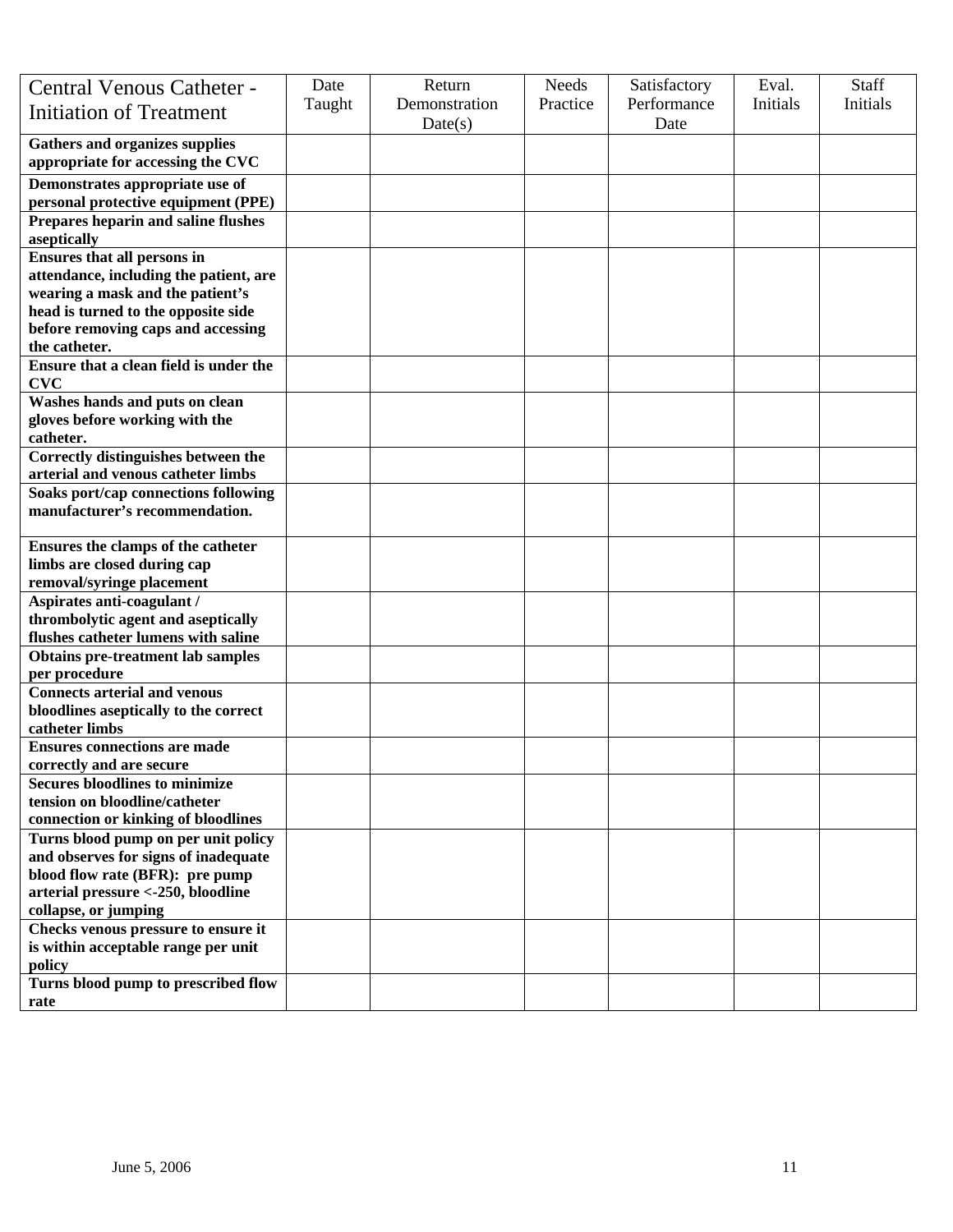| Central Venous Catheter -                                                                                   | Date   | Return        | <b>Needs</b> | Satisfactory | Eval.    | Staff    |
|-------------------------------------------------------------------------------------------------------------|--------|---------------|--------------|--------------|----------|----------|
| <b>Initiation of Treatment</b>                                                                              | Taught | Demonstration | Practice     | Performance  | Initials | Initials |
| Continued                                                                                                   |        | Date(s)       |              | Date         |          |          |
| <b>Immediately reports any difficulties</b><br>in achieving ordered blood flow to<br>RN                     |        |               |              |              |          |          |
| Checks venous and pre pump<br>arterial pressure to ensure reading is<br>in acceptable range per unit policy |        |               |              |              |          |          |
|                                                                                                             |        |               |              |              |          |          |
| <b>Central Venous Catheter -</b>                                                                            |        |               |              |              |          |          |
| <b>Dressing Change</b>                                                                                      |        |               |              |              |          |          |
| <b>Gathers and organizes supplies</b>                                                                       |        |               |              |              |          |          |
| appropriate for cleaning and<br>redressing the patient's specific                                           |        |               |              |              |          |          |
| brand of catheter                                                                                           |        |               |              |              |          |          |
| Demonstrates appropriate use of                                                                             |        |               |              |              |          |          |
| <b>PPE</b>                                                                                                  |        |               |              |              |          |          |
| <b>Ensures that all persons in</b>                                                                          |        |               |              |              |          |          |
| attendance, including the patient, are                                                                      |        |               |              |              |          |          |
| wearing a mask and the patient's                                                                            |        |               |              |              |          |          |
| head is turned to the opposite side                                                                         |        |               |              |              |          |          |
| before removing the old catheter<br>dressing.                                                               |        |               |              |              |          |          |
| Inspects for catheter position, intact                                                                      |        |               |              |              |          |          |
| sutures and signs of infection at the                                                                       |        |               |              |              |          |          |
| insertion site                                                                                              |        |               |              |              |          |          |
| <b>Reports unusual finding to the RN</b>                                                                    |        |               |              |              |          |          |
| Washes hands and puts on clean                                                                              |        |               |              |              |          |          |
| gloves prior to beginning exit site                                                                         |        |               |              |              |          |          |
| care<br><b>Cleans insertion site with</b>                                                                   |        |               |              |              |          |          |
| appropriate cleaning solution                                                                               |        |               |              |              |          |          |
| Cleans insertion site area, moving in                                                                       |        |               |              |              |          |          |
| concentric circles away from the                                                                            |        |               |              |              |          |          |
| insertion site                                                                                              |        |               |              |              |          |          |
| If povidone iodine solution is used,                                                                        |        |               |              |              |          |          |
| allows the solution to dry for 2-3                                                                          |        |               |              |              |          |          |
| minutes before proceeding                                                                                   |        |               |              |              |          |          |
| Places appropriate dressing per unit                                                                        |        |               |              |              |          |          |
| policy<br>Documents dressing change and                                                                     |        |               |              |              |          |          |
| observations on the treatment sheet                                                                         |        |               |              |              |          |          |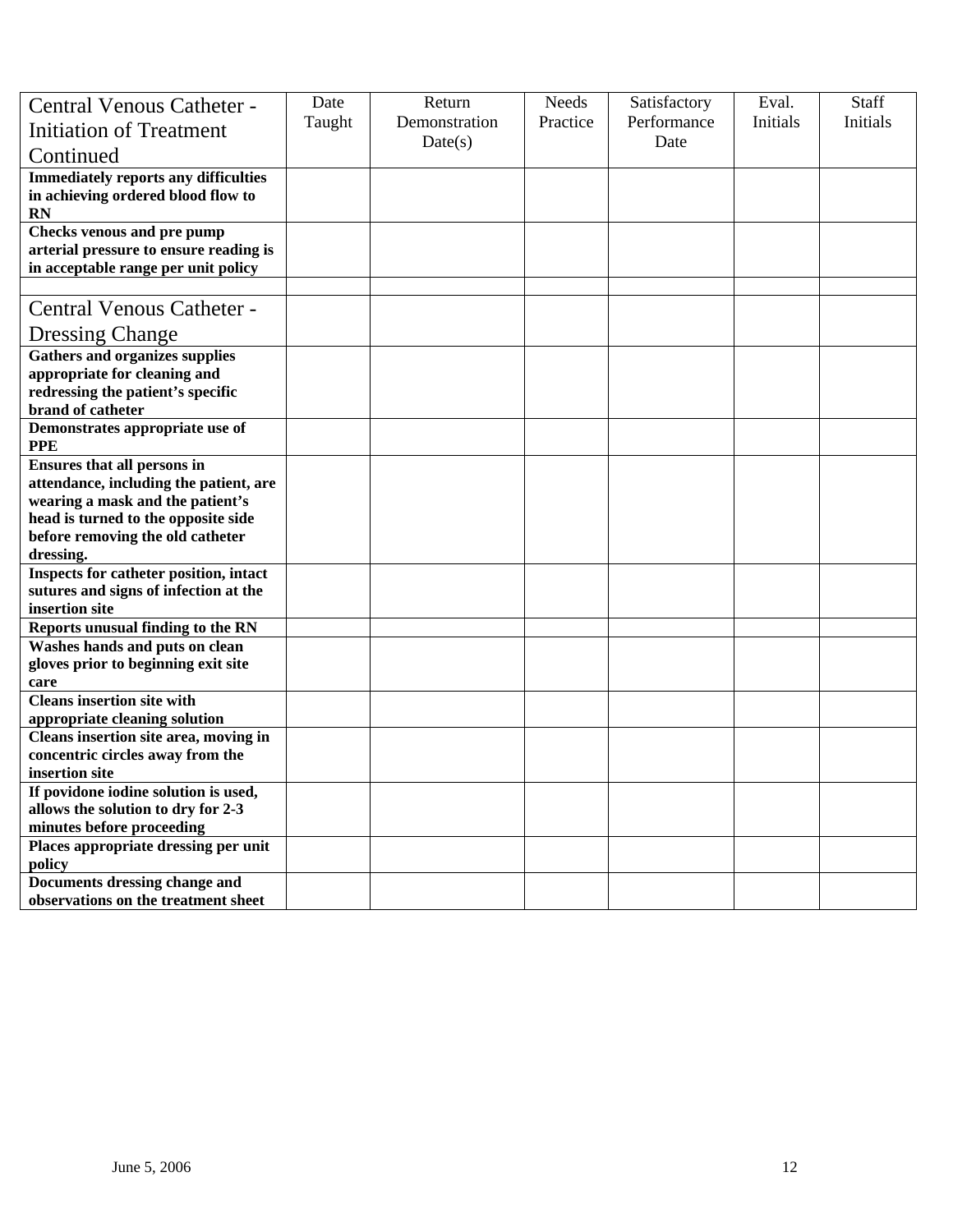| Central Venous Catheter -<br><b>Monitoring During</b><br>Treatment                                                        | Date<br>Taught | Return<br>Demonstration<br>Date(s) | <b>Needs</b><br>Practice | Satisfactory<br>Performance<br>Date | Eval.<br>Initials | Staff<br>Initials |
|---------------------------------------------------------------------------------------------------------------------------|----------------|------------------------------------|--------------------------|-------------------------------------|-------------------|-------------------|
| Ensures the patient's access is visible<br>at all times                                                                   |                |                                    |                          |                                     |                   |                   |
| <b>Checks that bloodline/catheter limb</b><br>connections remain secure during<br>routine safety checks                   |                |                                    |                          |                                     |                   |                   |
| <b>Ensures bloodlines remain secure</b><br>and that there is no tension on the<br>line or kinking of bloodlines.          |                |                                    |                          |                                     |                   |                   |
| PRE-PUMP ARTERIAL<br><b>PRESSURE Monitoring</b>                                                                           |                |                                    |                          |                                     |                   |                   |
| <b>Employs appropriate observations</b><br>and interventions to improve blood<br>flow if pre pump pressure $> -250$       |                |                                    |                          |                                     |                   |                   |
| <b>Documents arterial pressure</b><br>readings appropriately                                                              |                |                                    |                          |                                     |                   |                   |
| If necessary, reduces blood flow and<br>documents appropriately                                                           |                |                                    |                          |                                     |                   |                   |
| Reviews medical record for adverse<br>trends in arterial pressure                                                         |                |                                    |                          |                                     |                   |                   |
| Notifies RN of any problems<br>achieving BFR                                                                              |                |                                    |                          |                                     |                   |                   |
| <b>VENOUS PRESSURE</b><br><b>MONITORING</b>                                                                               |                |                                    |                          |                                     |                   |                   |
| <b>Evaluates venous pressure values for</b><br>elevated venous pressure readings                                          |                |                                    |                          |                                     |                   |                   |
| <b>Employs appropriate interventions</b><br>to reduce elevated venous pressures                                           |                |                                    |                          |                                     |                   |                   |
| If necessary, reduces blood flow and<br>documents appropriately                                                           |                |                                    |                          |                                     |                   |                   |
| Reviews medical record for adverse<br>trends in venous pressure                                                           |                |                                    |                          |                                     |                   |                   |
| <b>Ensures RN</b> is aware of problems<br>with elevated venous pressure and<br>that any adverse trends have been<br>noted |                |                                    |                          |                                     |                   |                   |
| <b>Central Venous Catheter -</b><br><b>Termination of Treatment</b>                                                       |                |                                    |                          |                                     |                   |                   |
| Prepares saline flushes aseptically                                                                                       |                |                                    |                          |                                     |                   |                   |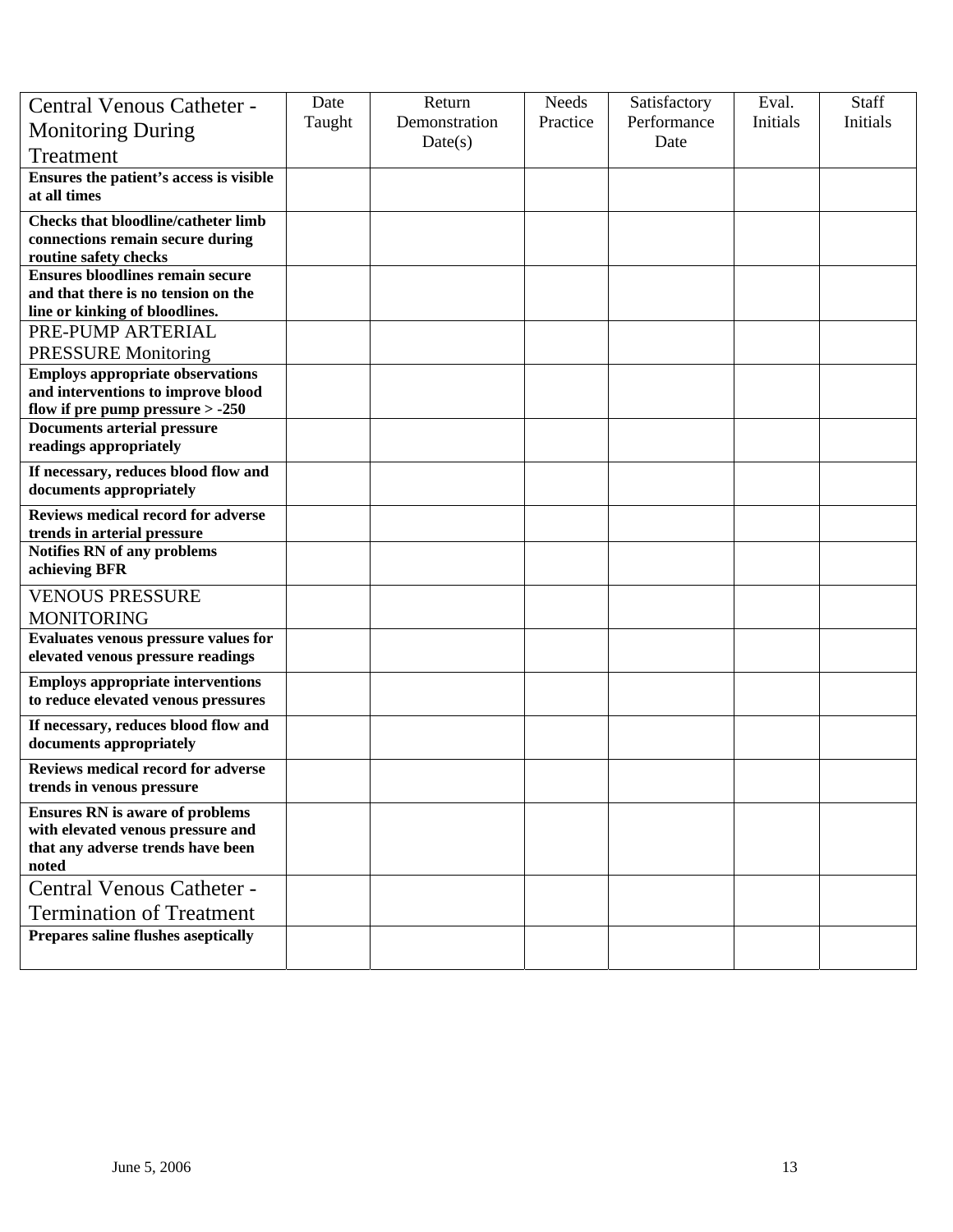| Central Venous Catheter -<br><b>Termination of Treatment</b><br>Continued                                                                                                          | Date<br>Taught | Return<br>Demonstration<br>Date(s) | <b>Needs</b><br>Practice | Satisfactory<br>Performance<br>Date | Eval.<br>Initials | <b>Staff</b><br>Initials |
|------------------------------------------------------------------------------------------------------------------------------------------------------------------------------------|----------------|------------------------------------|--------------------------|-------------------------------------|-------------------|--------------------------|
| <b>Checks documented fill volumes of</b><br>each catheter lumen and prepares<br>prescribed strength of anticoagulant<br>/ thrombolytic aseptically                                 |                |                                    |                          |                                     |                   |                          |
| Washes hands and puts on clean<br>gloves prior to performing<br>procedure. Demonstrates<br>appropriate use of PPE                                                                  |                |                                    |                          |                                     |                   |                          |
| Ensures that the field is clean under<br>the catheter                                                                                                                              |                |                                    |                          |                                     |                   |                          |
| Soaks port/bloodline connection per<br>manufacturer's recommendation                                                                                                               |                |                                    |                          |                                     |                   |                          |
| <b>Clamps catheter limbs following</b><br>reinfusion                                                                                                                               |                |                                    |                          |                                     |                   |                          |
| <b>Ensures that all persons in</b><br>attendance, including the patient, are<br>wearing a mask and the patient's<br>head is turned to the opposite side<br>prior to disconnection. |                |                                    |                          |                                     |                   |                          |
| Ensures catheter limbs are clamped<br>before disconnection                                                                                                                         |                |                                    |                          |                                     |                   |                          |
| Disconnects bloodline and aseptically<br>applies saline-filled syringe<br>immediately to each catheter limb                                                                        |                |                                    |                          |                                     |                   |                          |
| <b>Flushes catheter lumens with saline</b><br>and clamps each limb                                                                                                                 |                |                                    |                          |                                     |                   |                          |
| Checks that anticoagulant /<br>thrombolytic dose is the correct<br>amount for each catheter lumen                                                                                  |                |                                    |                          |                                     |                   |                          |
| Removes empty saline syringes one<br>at a time and immediately replaces<br>them with anticoagulant /<br>thrombolytic filled syringe                                                |                |                                    |                          |                                     |                   |                          |
| Instills dwell quickly and clamps<br>immediately to prevent backflow of<br>blood into the catheter lumen.<br><b>Clamps each catheter limb</b>                                      |                |                                    |                          |                                     |                   |                          |
| <b>Removes empty syringes</b><br>anticoagulant / thrombolytic one at a<br>time and immediately and aseptically<br>applies sterile end caps                                         |                |                                    |                          |                                     |                   |                          |
| <b>Ensures catheter limbs are clamped</b>                                                                                                                                          |                |                                    |                          |                                     |                   |                          |